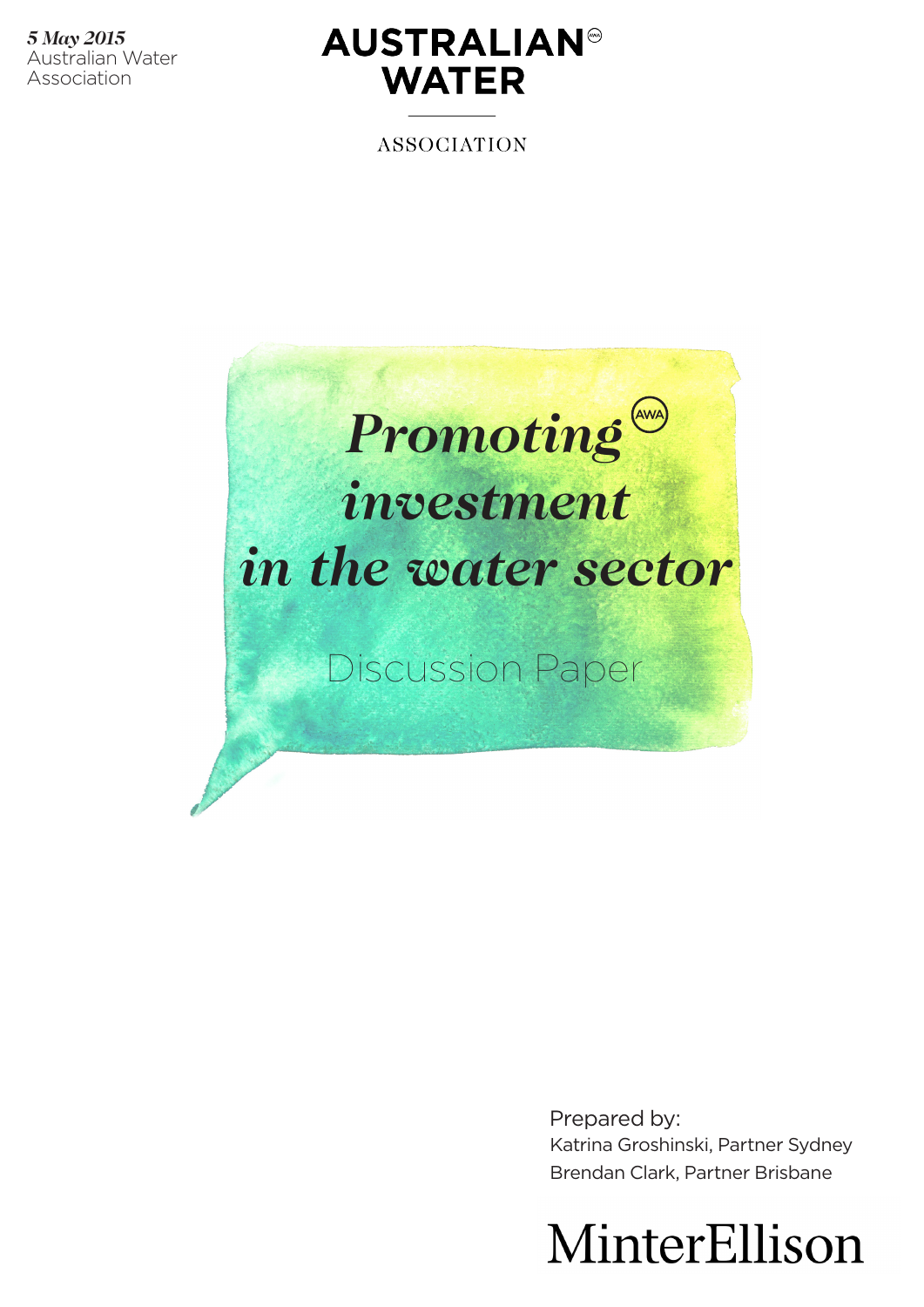# **1. Introduction**

Australian governments are the primary investors, infrastructure owners and operators in the Australian water sector. Population growth, historic underinvestment in water infrastructure,<sup>1</sup> water security, climate change and increasing environmental and public health regulation mean that considerable investment in the sector is needed in the future. Significant capital expenditure is required to renew ageing assets and expand networks.<sup>2</sup>

Given the challenging fiscal environment for governments in the short to medium term, now is an opportune time for governments to consider where public investment in the water sector is most needed, where efficiency gains can be made and whether additional private investment in the sector could usefully free up current public investment for application in other sectors such as health and education.

This paper examines a number of the regulatory barriers to greater private sector participation in the sector. It includes a set of recommendations to governments to facilitate increased private sector investment in the short term and broader reform in the medium to long term.

## **2. The role of regulatory frameworks in the water sector**

For good reason, the water sector is highly regulated. The extraction, ownership, storage, trading, treatment, transportation, use, supply and discharge of water and wastewater is subject to predominantly state-based legislative regimes although the Commonwealth is starting to encroach on this with the regulation of the Murray Darling Basin in the *Water Act 2007* (Cth), and the water trigger for large mines and coal seam gas in the *Environmental Protection and Biodiversity Act 1999* (Cth). The overarching purpose of much of the legislation is to ensure that Australians have access to a safe, secure and environmentally sustainable water supply for human consumption as well as domestic, agricultural and industrial uses and maintaining environmental flows.

With some notable exceptions, the current regulatory frameworks were designed around a water sector in which governments are responsible for almost all aspects of water supply and wastewater collection, treatment and disposal.<sup>3</sup>

Over time there has been a move away from governments being solely responsible for policy formulation, regulation and monopoly service delivery in the water sector. Most of the states and territories now have discrete public health, environmental and economic regulatory frameworks that can readily be used to govern activities by a range of participants in the water sector. In many parts of the water sector, however, there is not a complete institutional separation of service providers from the regulatory and policy functions of governments. This can create barriers to the promotion of customer choice and community involvement, innovation, efficiency and private sector investment in the water sector.

The governance arrangements of most public water utilities (including those which are corporatised) still enable the government to exercise significant influence over their operations,

<u> Andrew Maria (1989)</u>

<sup>&</sup>lt;sup>1</sup> PwC 2010, *Review of Urban Water Security Strategies*, Sydney, page 9.<br><sup>2</sup> See by way of avample Augtrade, Investment appartunities in Augtralian.

<sup>&</sup>lt;sup>2</sup> See by way of example Austrade, Investment opportunities in Australian infrastructure, June 2014 and the Local Government Infrastructure Audit 2013 published by the NSW Division of Local Government, Department of Premier and Cabinet 2013 regarding the water supply, sewer network and stormwater drainage infrastructure backlogs.

<sup>3</sup> The *Water Industry Competition Act 2006* in NSW is a serious attempt to provide a regulatory framework that enables both public and private participants.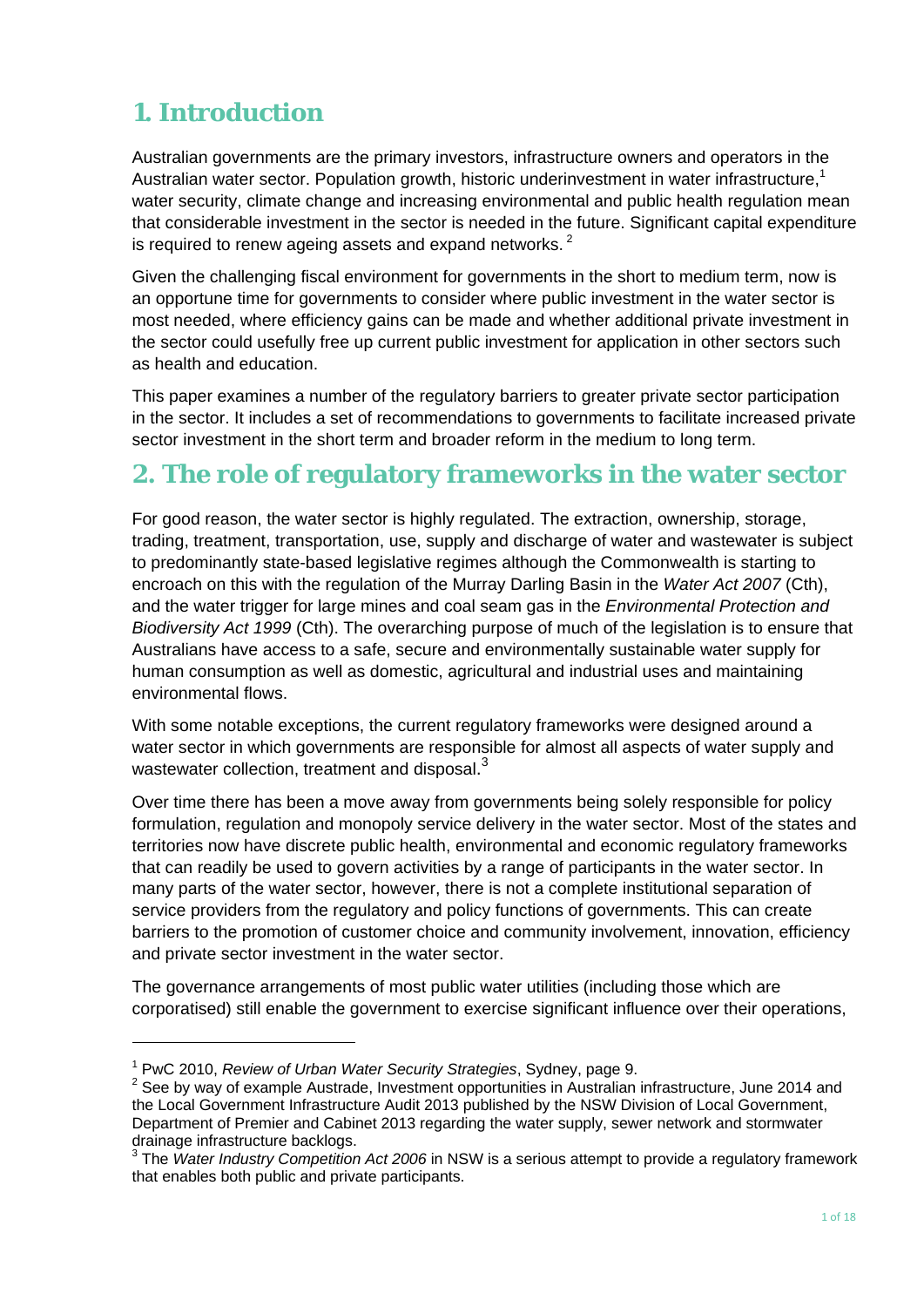including key decisions about maior capital investment projects. It has been said that water sector decision makers are often bound by, or required to consider objectives, policies and principles that can be ambiguous, inconsistent or even unworkable.<sup>4</sup> However, it is important that public water utilities have governance arrangements that enable them to deliver water services in an economically efficient manner that protects the public interest.

While there will always be a place for the use of Ministerial directions with respect to public utilities, strong governance arrangements that set clear and consistent objectives to guide the utility's operations as well as defined roles for the shareholding and portfolio Ministers, the Board and management of the utility, are all likely to enhance decision making.

### **Recommendation 1:**

Governments should agree on the broad objective of water sector regulatory frameworks to ensure that Australians have access to a safe, secure and environmentally sustainable water supply for human consumption as well as domestic, agricultural and industrial uses.

### **Recommendation 2:**

Governments to review the governance arrangements for water utilities to ensure that they have well defined roles for the shareholding and portfolio ministers, the Board and management of the utility so as to maximise their ability to meet their statutory objectives.

# 3. Competitive outsourcing and concessions

The private sector can usefully contribute expertise, innovation and capital to the water sector. To date, private sector investment in the water sector for the most part has been through outsourcing arrangements with water utilities for discrete water treatment facilities through Public Private Partnerships (PPPs), Build, Own, Operate and Transfer (BOOT) arrangements and joint ventures with utilities.<sup>5</sup>

This has enabled major water utilities to deliver greater efficiencies through competitive outsourcing and there is scope for more water utilities to take advantage of such arrangements.

In particular, there are hundreds of small to medium sized water utilities owned by local government. These smaller water utilities commonly face four challenges:

- $1<sub>1</sub>$ they do not have access to sufficient capital to carry out all of their functions such as maintaining the network and are reliant on state treasuries for capital funding:
- $2.$ they face the costs of complying with ever increasing regulatory obligations as technical, economic, environmental and service standards rise:
- 3. they have to compete with the private sector to recruit and retain the right people with the right expertise to operate the utility efficiently; and
- $\overline{4}$ . they are burdened by regulatory oversight of pricing decisions and service standards.

<sup>&</sup>lt;sup>4</sup> Ruff and Swier, Submission to the Productivity Commission Inquiry into examining the case for microeconomic reform in Australia's urban water sector, 4 February 2011 at page 6.<br><sup>5</sup> There is also some private sector investment in rural water trading and concession arrangements in

place in South Australia and the ACT.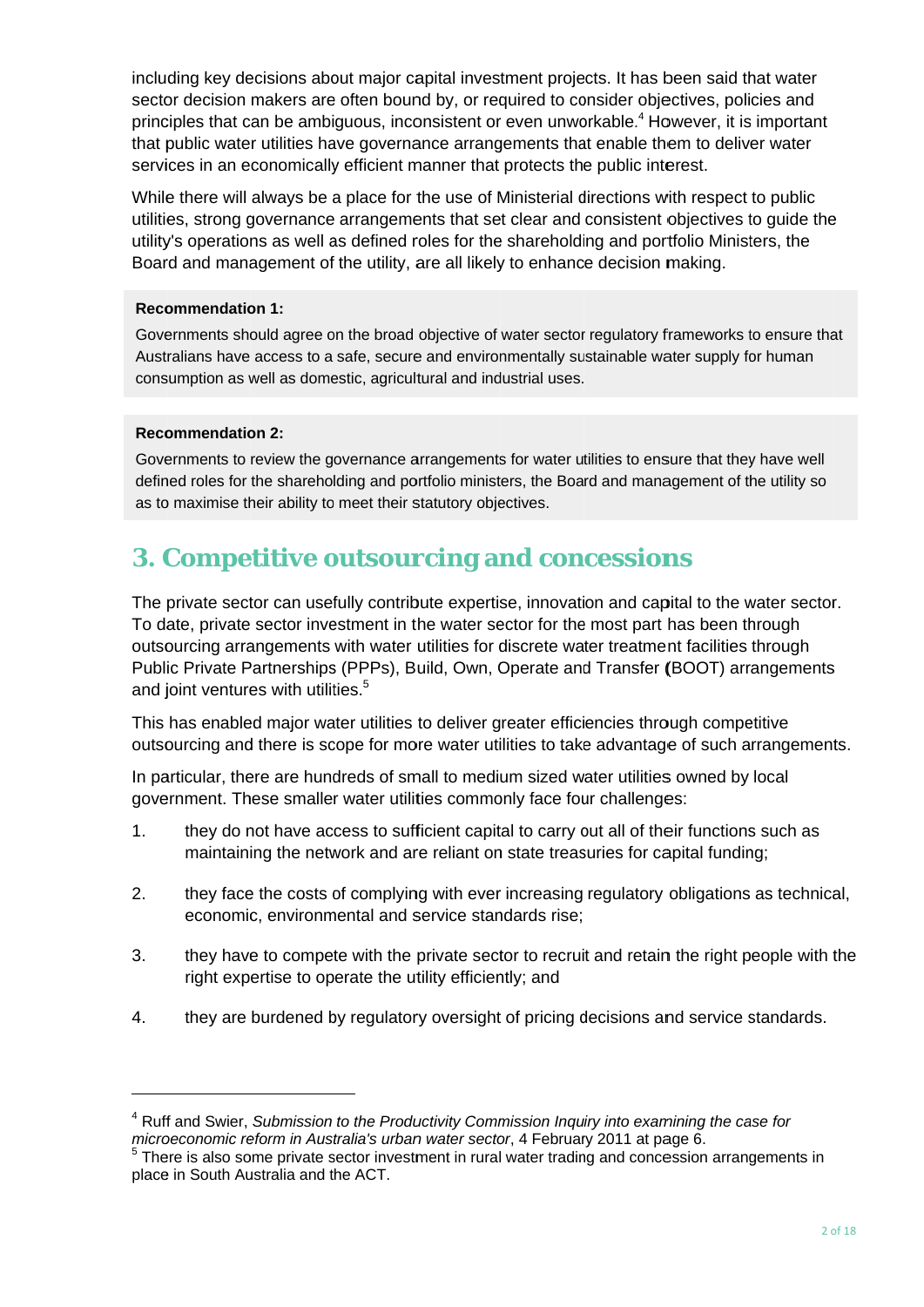Private sector capital could usefully contribute to meeting these challenges provided regulatory frameworks that facilitate private investment are put in place, such as legislative regimes which:

- enable the amalgamation of a number of smaller water utilities into a larger water utility either through council amalgamations or the water functions of a number of councils; and
- establish a framework councils can rely upon when entering into outsourcing. concession or long-term lease arrangements with the private sector to avoid unnecessary legal uncertainty about matters such as:
	- the council's ability to enter into such an arrangement at all;
	- the state government approvals needed for the arrangement;
	- statutory powers the private sector operator may need to perform under the arrangements such as access rights necessary to carry out maintenance works on water infrastructure; and
	- a licensing regime that applies to the private sector participants' activities.

However, competitive outsourcing has limitations.

Outsourcing arrangements to build, own and operate water treatment facilities are attractive to operator investors that are equipped to evaluate and take on the risk associated with the construction and operation of water and wastewater treatment plants. However, it is not the type of investment that attracts passive investors such as a superannuation funds seeking long term returns and lower risk.

At present the private sector has no real ability to independently assess the potential demand for water projects and create a project to meet that demand. Water system planning is carried out by government agencies that liaise directly with government owned water utilities to decide what capital investments should be undertaken, and in some cases these decisions may be made within the utilities themselves. Private sector participants have little visibility into this process and must wait for the release of the next tender.

Public utilities are also often required to directly absorb the costs of community service obligations (CSO) in their budgets. This can result in non-transparent internal cross-subsidies, which lead agencies to overcharge for some services in order to subsidise the costs of the CSO. This can act as a barrier to competition because other suppliers are unable to compete to deliver those services because they do not have access to the CSO funding.<sup>6</sup>

#### **Recommendation 3:**

Governments should specifically consider the long-term efficiency of multiple local government owned and operated regional and rural water utilities and the benefits of legislative frameworks that enable:

- the amalgamation of a number of smaller water utilities into a larger water utility either through the amalgamation of councils themselves or the water functions of a number of councils: and
- those utilities individually or collectively to enter into outsourcing, concession or long-term lease arrangements with the private sector with respect to the water supply.

<sup>&</sup>lt;sup>6</sup> IPART's submission to the Harper Review 2014.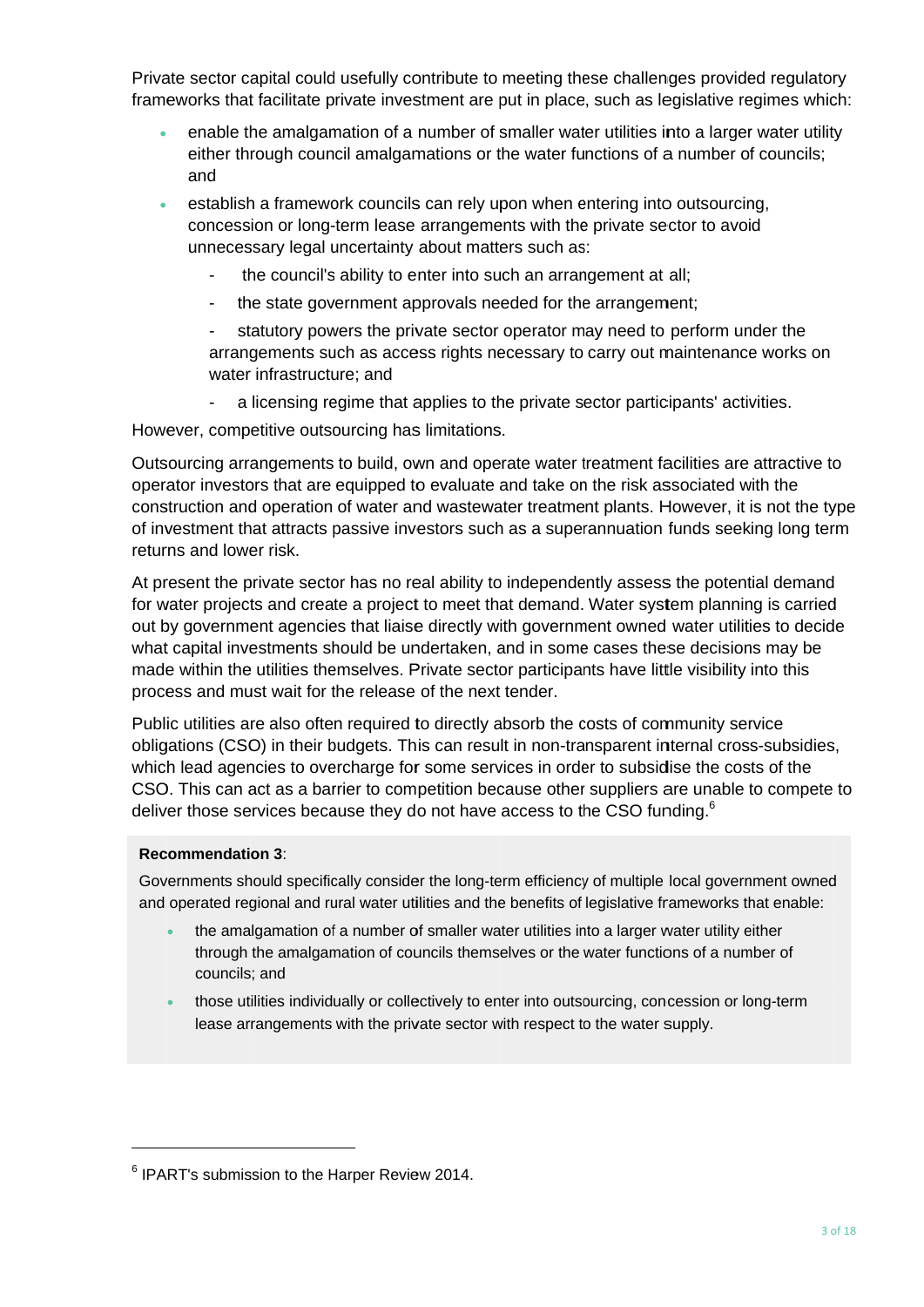### **Recommendation 4:**

State and territory governments to identify ways in which the private sector could participate in the delivery of CSOs such as flood mitigation works.

### **Recommendation 5:**

State and Territory governments regularly publish a Water Planning Report which:

- highlights opportunities for supply and demand-side investment;
- identifies a range of network infrastructure and non-network investment opportunities in the short, medium and long term; and
- reports on the monitoring and forecast of environmental flows for key water systems to facilitate better management of environmental flows

## 4. Extending competition beyond outsourcing arrangements

While competitive procurement is a means of driving efficiency it is not a substitute for competitive reform,<sup>7</sup> which can realise consumer choice and pricing benefits.<sup>8</sup> The current lack of competition in the water sector means that there are fewer incentives for participants to innovate to give consumers greater choice.

The Harper Review proposed that its new National Competition Principles be subject to a public interest test, so that legislation or government policy should not restrict competition unless: <sup>9</sup>

- the benefits of the restriction to the community as a whole outweigh the costs; and
- the objectives of the legislation or government policy can only be achieved by restricting competition.

As a community, we need to consider whether the current restrictions on competition in the water sector across the jurisdictions can continue to be justified on a public interest basis, or whether there are alternative ways of achieving government policy objectives other than by restricting competition.

Competition can be introduced into a sector over time. For example, it may begin with a competitive outsourcing model, progress to one in which third party access to significant infrastructure is offered, and ultimately to one in which vertically integrated water utilities are unbundled, separating those parts in which there can be competition from those that are a natural monopoly.

For example, water distribution networks could be required to provide non-discriminatory access to all market participants and compete with new entrants such as bulk water suppliers, water treatment providers, wastewater, recycled water and potable water retailers.

Vertical unbundling has been successfully used in parts of the urban water industry in Australia. separating bulk water activities from water treatment, transportation and sale which has been assessed as resulting in a more efficient and productive industry.<sup>10</sup> However, unbundling in South East Queensland, has since been reversed due to concerns about the risk of multiplying

<sup>&</sup>lt;sup>7</sup> IPART's submission to the Harper Review 2014.

<sup>&</sup>lt;sup>8</sup> Competition Policy Review Final Report March 2015, Canberra (Harper Review Final Report) pg 202.

<sup>&</sup>lt;sup>9</sup> Recommendation 1, Harper Review Final Report, pg 99,.

<sup>&</sup>lt;sup>10</sup> Page 387. Modern Economic Regulation, Christopher Decker, Cambridge University Press, 2015.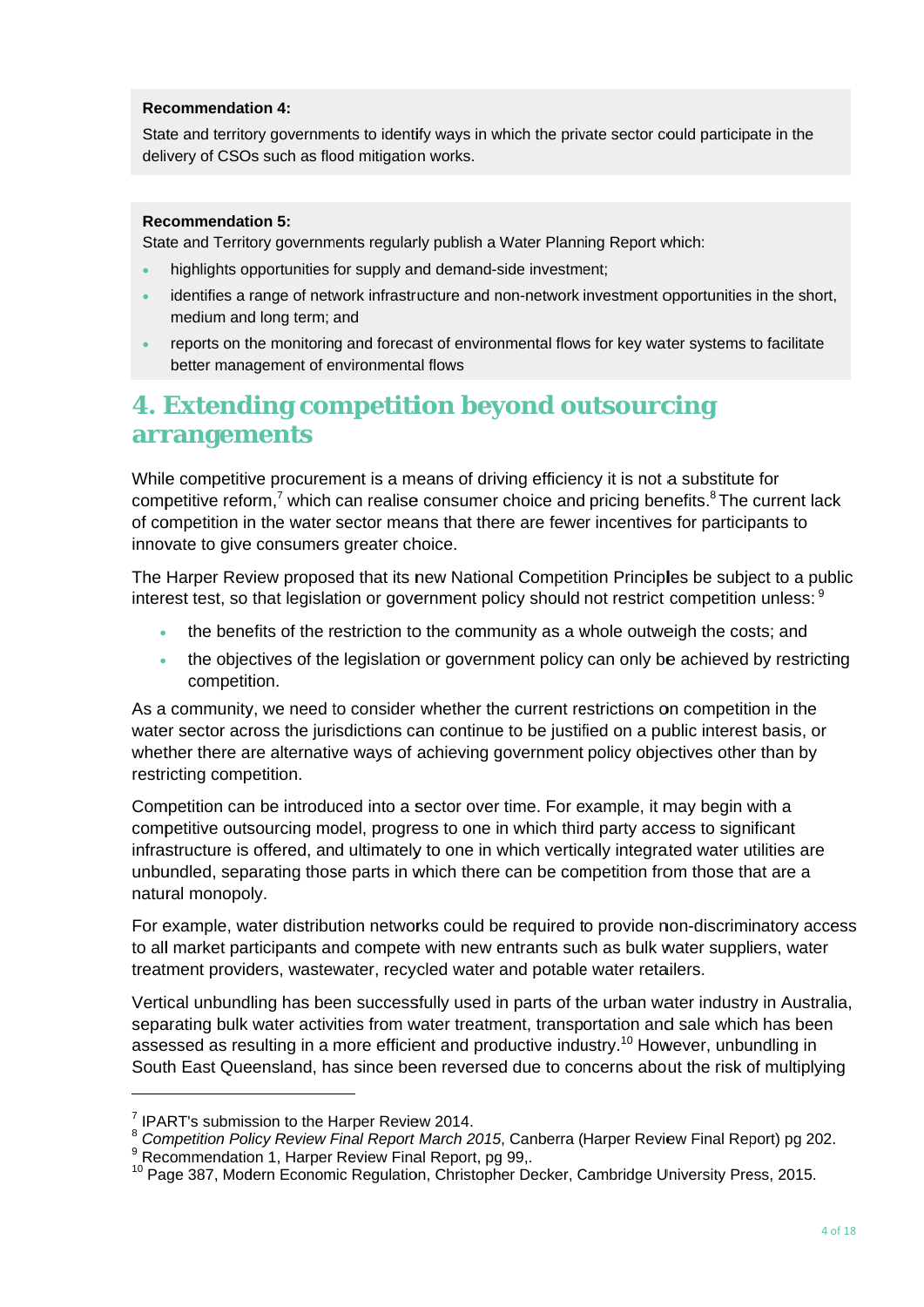corporate overhead costs and reducing efficiency through less effective coordination of services.

## **Challenges to introducing competition in the market**

While competition has successfully been introduced into the supply of a number of essential services in Australia (including electricity), water has a number of characteristics that differentiate it from other essential services:

- the supply of water and wastewater services are intimately connected to human health and survival;
- there are considerable externalities associated with the water sector: $11$
- the composition and quality of raw water varies considerably depending on its source as opposed to electricity which is fairly consistent once generated;
- the need to maintain environmental flows; and
- there are very few substitution possibilities.

<u> Andrew Maria (1989)</u>

The water sector is sometimes regarded as a natural monopoly industry "par excellence" where the potential for competition amongst different suppliers is assessed to be limited. Regulation is viewed as a permanent requirement of the water and wastewater industry, not a temporary stage in the transition to a competitive supply structure.<sup>12</sup>

As a consequence, the most common structure is the integration of all or some water supply activities within a single operator or company with three basic models:

- public operator model, where the state owns and operates -the model used in Australia;
- the French model, in which assets are publicly owned, but management and operation of the assets is undertaken by private entities under medium to long term concession contracts awarded by a competitive bidding process; and
- the UK model in which there is private ownership and operation of the assets associated with water and wastewater supply.

Water transportation networks, and in particular distribution networks, are almost always natural monopolies. In theory, an access regime should enable a third party to be responsible for the procurement, treatment and retail supply of water but use the network of the incumbent supplier to transport the water from its source to the point of delivery. However in practice, third party access regimes alone have not been sufficient to drive new entry into the sector. The one water industry specific access regime in Australia<sup>13</sup> has only resulted in small rather than material increases in private sector participation in the sector so far.<sup>14</sup> Similarly, the generic third party access regime under the *Competition and Consumer Act 2010* (Cth) which applies to services

 $11$  For example, poor maintenance of distribution systems can have public health implications and the quality of water abstracted at specific points in a river basin can be affected by the level of abstraction<br>that occurs further upstream, as well as any effluent or waste introduced into the river system upstream.

<sup>&</sup>lt;sup>12</sup> Page 360, Modern Economic Regulation, Christopher Decker, Cambridge University Press, 2015. See also the comment at page 386 that restructuring policies in the UK are generally not seen as having been<br>successful in relation to the development of competition.

<sup>&</sup>lt;sup>13</sup> The *Water Industry (Third Party Access) Amendment Bill 2015* is currently before the South Australian Parliament to introduce a third party access regime into the *Water Act 2012* (SA).<br><sup>14</sup> For a list of the type of investments that have been undertaken pursuant to the regime, see page 5 of

*<sup>&#</sup>x27;Embracing Competition: 'The Sydney Experience', IWA/AWA Conference – Enhancing Water Sector Productivity – Melbourne- 21 June 2013'*. .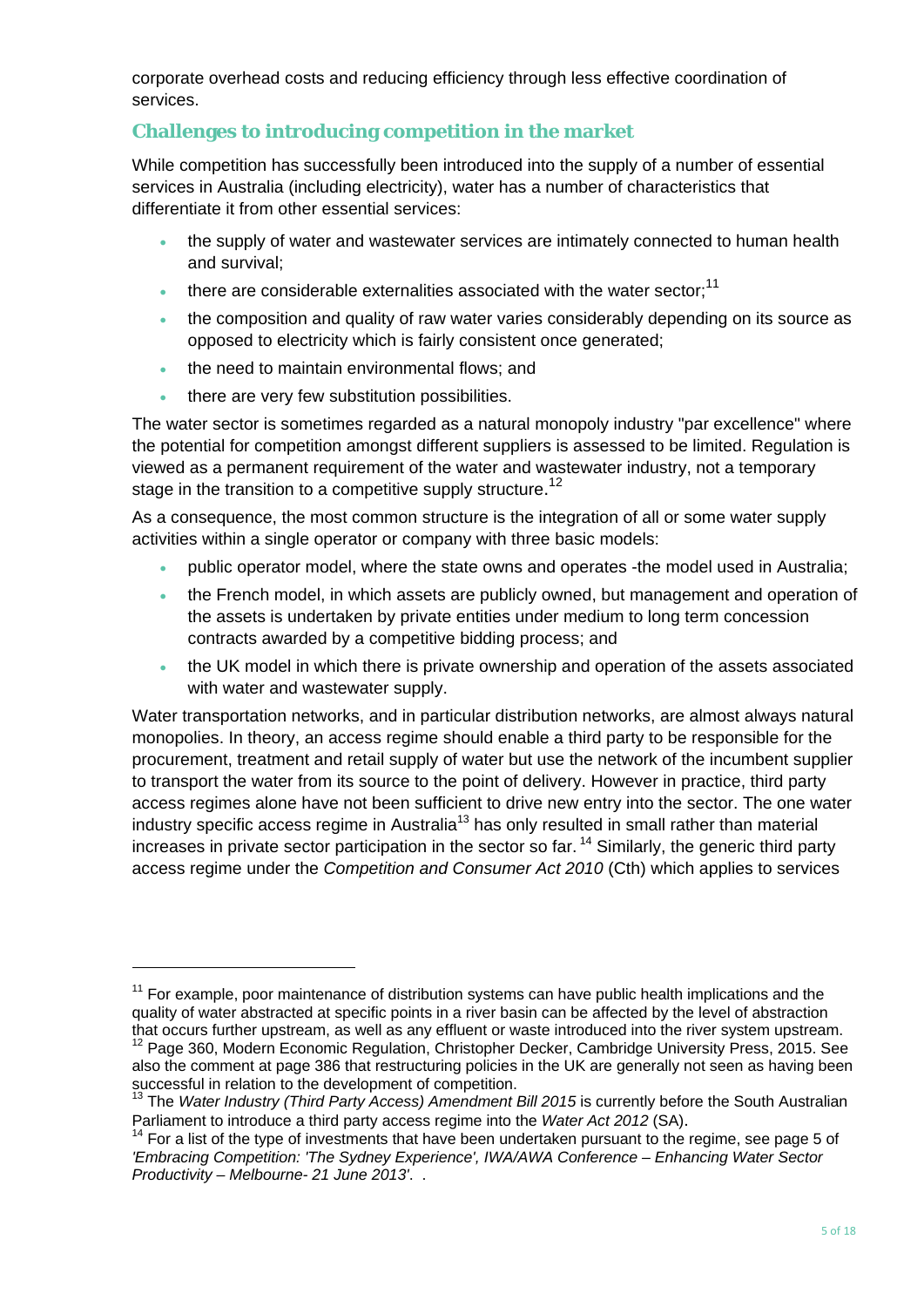provided by facilities of national significance has not produced any meaningful new entry in the sector.<sup>15</sup>

### **Potential opportunities for competition**

There is the potential for competition in the supply of bulk water, water treatment and wastewater treatment. For example:

- multiple bulk water suppliers in a given area or region, which compete to sell water to a distribution company, whether that takes the form of separate operators of different catchments or other sources, or in the form of bulk water supply entitlements in the same sources, each bidding to supply distributors in a competitive market; or
- competition between different operators as well as private sector provision of water and wastewater treatment by way of outsourcing contracts or longer-term concession agreements with public water utilities.

There are already multiple wastewater treatment facilities being operated by private entities on behalf of government owned water utilities, and private entities have been involved in their design and construction and finance. There is the potential to move from the current competitive outsourcing model to one in which these assets are separated from water utilities.

Taking the further step of putting the facilities in private hands, and removing the cost of their construction and maintenance from government balance sheets, may have several benefits:

- Transferring to the private sector the risk of increasing environmental standards for discharge wastewater quality also requires more expensive technology, which is both difficult to fund and technologically challenging to install and operate.<sup>16</sup>
- Private sector owner/operators could be contracted to provide wastewater treatment facilities, and the contracts themselves can be used as a means of regulating the operation of the facilities, including discharge standards meaning that the separation of existing wastewater treatment facilities could potentially be undertaken in a manner that requires minimal regulatory reform.
- The initial sale of existing wastewater facilities would generate cash for debt repayment or capital recycling opportunities.
- The need to pay an arm's length contract rate to private owner/operators for the provision of wastewater services would represent a step towards the NWI objective of achieving water service pricing that transparently reflects the full cost of water service provision.
- Contract arrangements with private owner/operators could be structured so as to achieve cost savings through efficiency and innovation. For example, even under a costplus service contract that limits the ultimate cost of service to the customer, contractual 'gain-share/pain-share' mechanisms could be used to encourage private owner/operators to adopt new technologies and methodologies with assurance that they will participate in any long run cost reductions.
- The incentives for efficiency and innovation are stronger for businesses operating in a competitive environment. The ability to own multiple wastewater treatment facilities may

<u> Andrew Maria (1989)</u>

<sup>15</sup> Under Part IIIA of *the Competition and Consumer Act 2010* (Cth), access to sewage transmission and interconnection service provided by infrastructure owned by Sydney Water were declared subject to access regulation, and a separate application to declare water storage and transport services provided by Snowy Hydro Ltd and State Water was rejected, following the recommendation of the National Competition Council. See www.ncc.gov.au for the applications and final determinations.

<sup>16</sup> *Infrastructure Report Card 2010*, Engineers Australia, page. 29.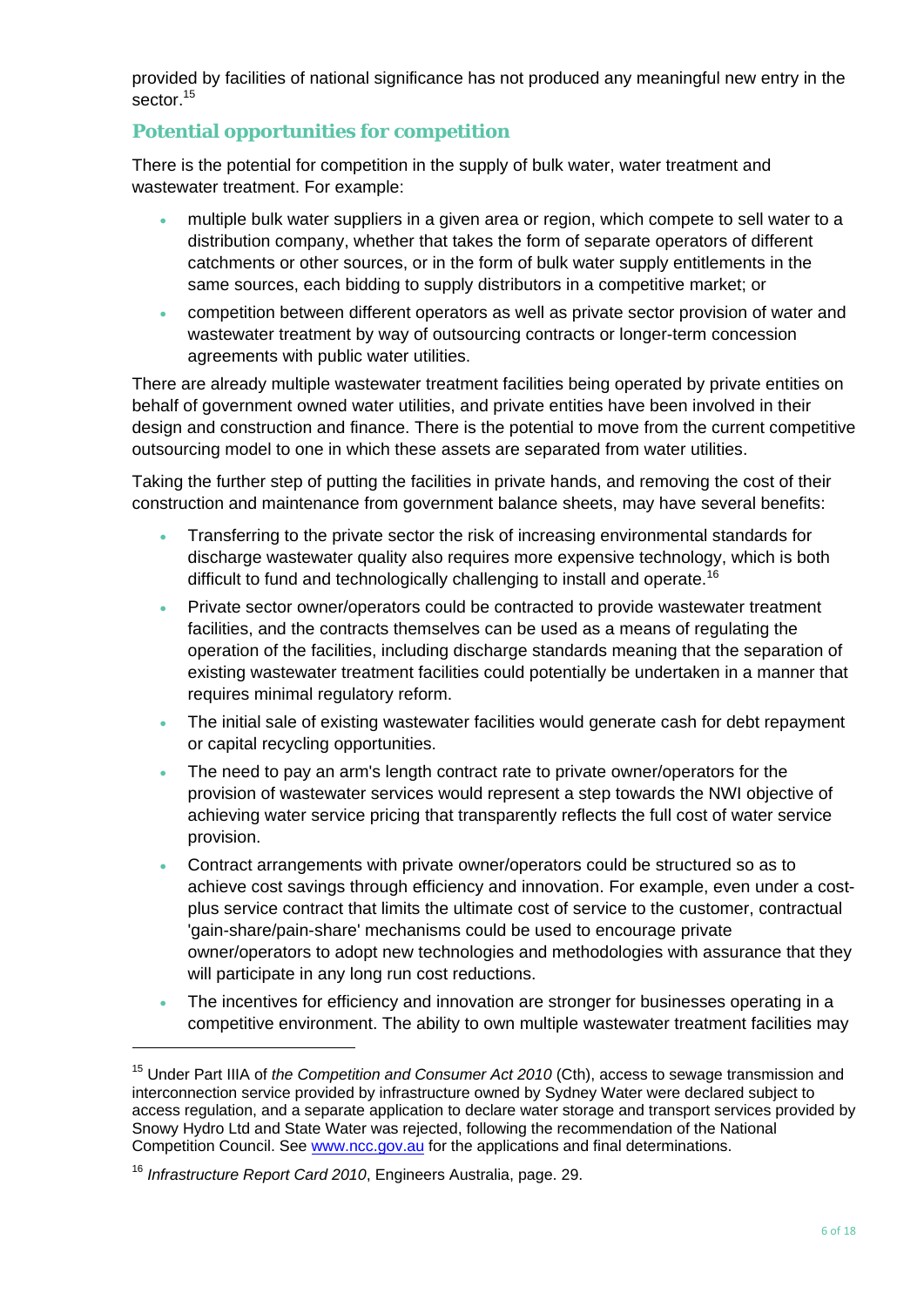mean that reduced operations and maintenance costs can be achieved, particularly where those facilities are acquired by large institutional water businesses that are able to achieve economies of scale across their operations and maintenance businesses.

Finally, the entrepreneurial and business development skills of private owner/operators may be better suited than government to develop or expand services to supply recycled water for non-potable reuse or for replacement environmental flows.

There may also be the potential for governments to introduce competition in respect of:

- augmentations to publicly owned water networks for example, to supply new developments and operate the infrastructure;
- the retail supply of water given the small value-add of retailing activities to the final price of water, however, there is ongoing debate about the benefits of retail competition. The UK has limited retail competition for non-household customers.<sup>17</sup> One possible approach to this problem is to set a regulated price that specifically includes a retail margin to promote competition because in its absence there is no incentive for entry; and
- potential for private sector management of environmental water.

Increasing competition in the water sector has the potential to deliver public benefits by driving the delivery of water and wastewater services which are specifically tailored to meet different consumer use needs in as cost effective manner as possible.

There are four critical pre-requisites for further competition in the water sector – stand-alone environmental and public health regulation which applies to public and private sector participants, independent economic regulation and a competitively neutral licensing regime and a third party-access regime.<sup>18</sup> While each of these areas warrants further detailed discussion. this paper focuses on two of these areas - independent economic regulation, and a competitively neutral licensing regime.

### **Recommendation 6:**

- Governments should:
- identify the restrictions on competition in the water sector and the objectives those restrictions are designed to meet;
- consider how else those objectives could be met other than by imposing the restrictions on competition e.g. by imposing a fit for purpose regulatory framework;
- determine whether the benefits to the community from restricting competition outweigh the benefits that could be gained from enabling competition; and
- determine whether any of the existing restrictions on competition could usefully be removed.

<sup>&</sup>lt;sup>17</sup> Page 375, Modern Economic Regulation, Christopher Decker, Cambridge University Press, 2015. . <sup>18</sup> Third party access regimes are widely used across Australia and there is broad agreement upon their main elements (see the Competition Principles Agreement 11 April 1995). The relatively new legislative frameworks in NSW and the proposed regime in SA provide useful examples of access regimes specifically for water infrastructure. See the Water Industry Competition Act 2006 (NSW) and the Water Industry (Third Party Access) Amendment Bill 2015.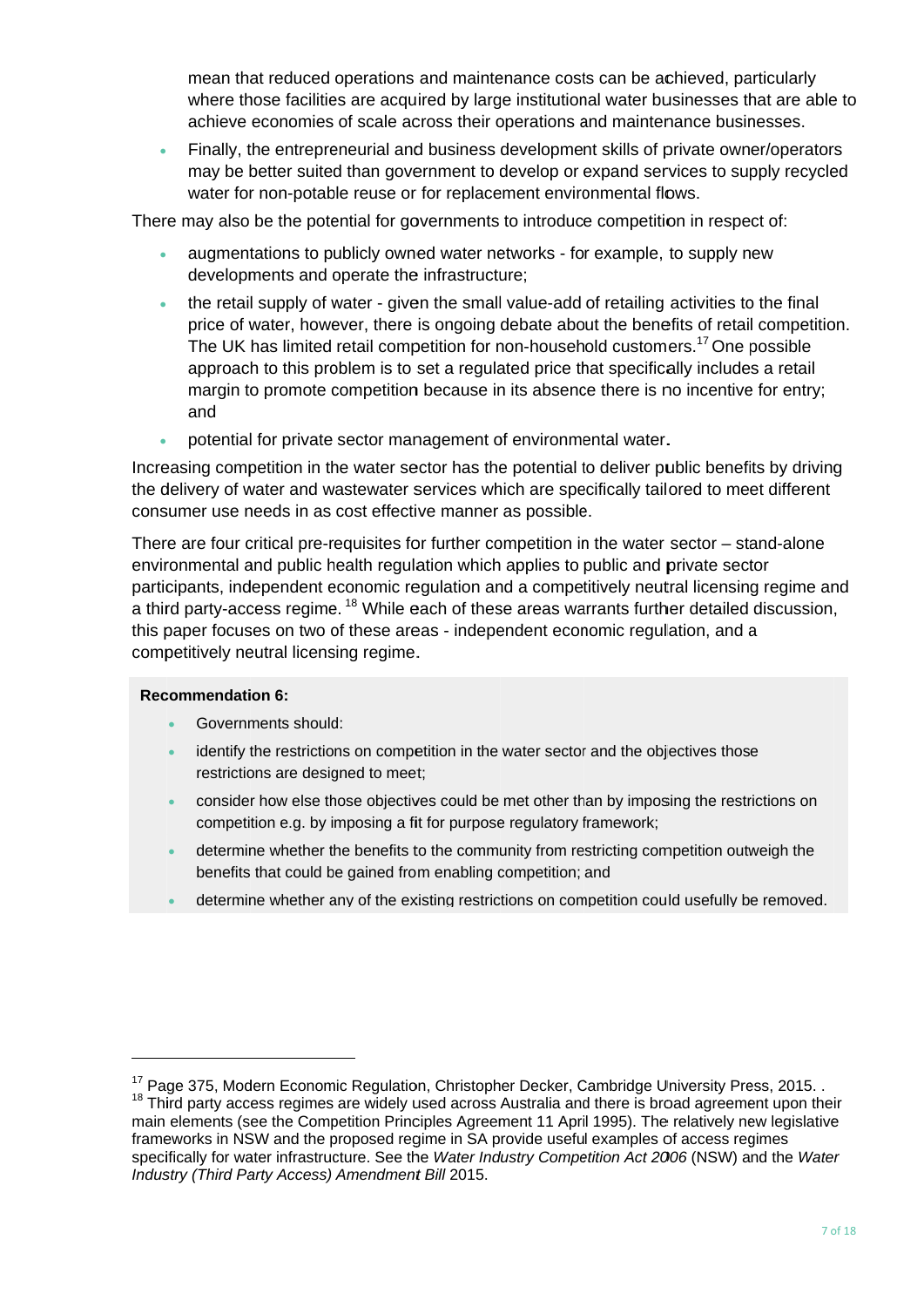# **5. Independent Economic Regulation**

Every state and territory in Australia has an independent economic regulator.<sup>19</sup> Each of those regulators has some level of responsibility for the regulation of the water sector in its own jurisdiction. However, the existence of an independent economic regulator and independent economic regulation are not the same thing.

Water prices are still determined by Government Ministers in Western Australia and the Northern Territory. In Queensland they are determined by the public water utilities with the Queensland Competition Authority undertaking price monitoring. In South Australia, ESCOSA must comply with any direction of the Treasurer in making a price determination.<sup>20</sup> and in NSW the Minister can set the terms of reference for certain IPART price determinations.<sup>21</sup> In Victoria, the Minster sets the method of regulation by way of pricing order.

It is critical that participants in the water sector can have confidence in the independence of economic regulatory decisions given their importance to an entity's operation and the governments' position as the incumbent infrastructure owners, operators and policy makers in the water sector.

In the absence of competition, economic regulation should provide incentives such that the owner of the assets delivers water at an efficient cost and price that allows it to stay in business, make a reasonable profit and keep investing. That regulation must also provide a degree of assurance that permits investors to commit to projects with limited risk of a significant change in the regulatory environment with changes in governments or their policies.

An independent regulatory agency is one that has a degree of autonomy from government, is not under the direct control of politicians or the government and is responsible for pursuing specific goals and objectives.<sup>22</sup> It is regarded as evidence of a government's commitment to restrict interference in the regulated sector. The regulator makes decisions based on defined objectives and goals and not the short term objectives of the government of the day.

Private sector participants need to have confidence in the rules of regulation, and that these rules are and will be consistently applied to all participants, whether publicly or privately owned.

One way to ensure the regulator is independent from state and territory governments is to have a national regulator applying a national economic regulatory framework. Such an approach would be consistent with the recommendations of the Harper Review. The review recommended that a new Access and Pricing Regulator be established if a national approach were to be adopted.<sup>23</sup> A national regulator could also be in a better position to obtain information to implement forms of economic regulation which compared the performance of water utilities across the country such as benchmarking.

<u> Andrew Maria (1989)</u>

Plant pursuant to section 52 of the Water Industry Competition Act 2006 (NSW).<br><sup>22</sup> Page 189, Modern Economic Regulation, Christopher Decker, Cambridge University Press, 2015...<br><sup>23</sup> Harper Review Final Report, pages 204-5

<sup>&</sup>lt;sup>19</sup> Independent Pricing and Regulatory Tribunal (NSW), Essential Services Commission (Victoria), the Queensland Competition Authority, Essential Services Commission of South Australia (SA), the Utilities Commission (Northern Territory), the Economic Regulation Authority (WA), the Independent Competition and Regulatory Commission (ACT) and the Office of the Tasmanian Economic Regulator (Tas).<br><sup>20</sup> Section 35 of the Water Industry Act 2012 (SA).

<sup>&</sup>lt;sup>21</sup> See for example, the Minister's terms of reference to IPART with respect to the Sydney Desalination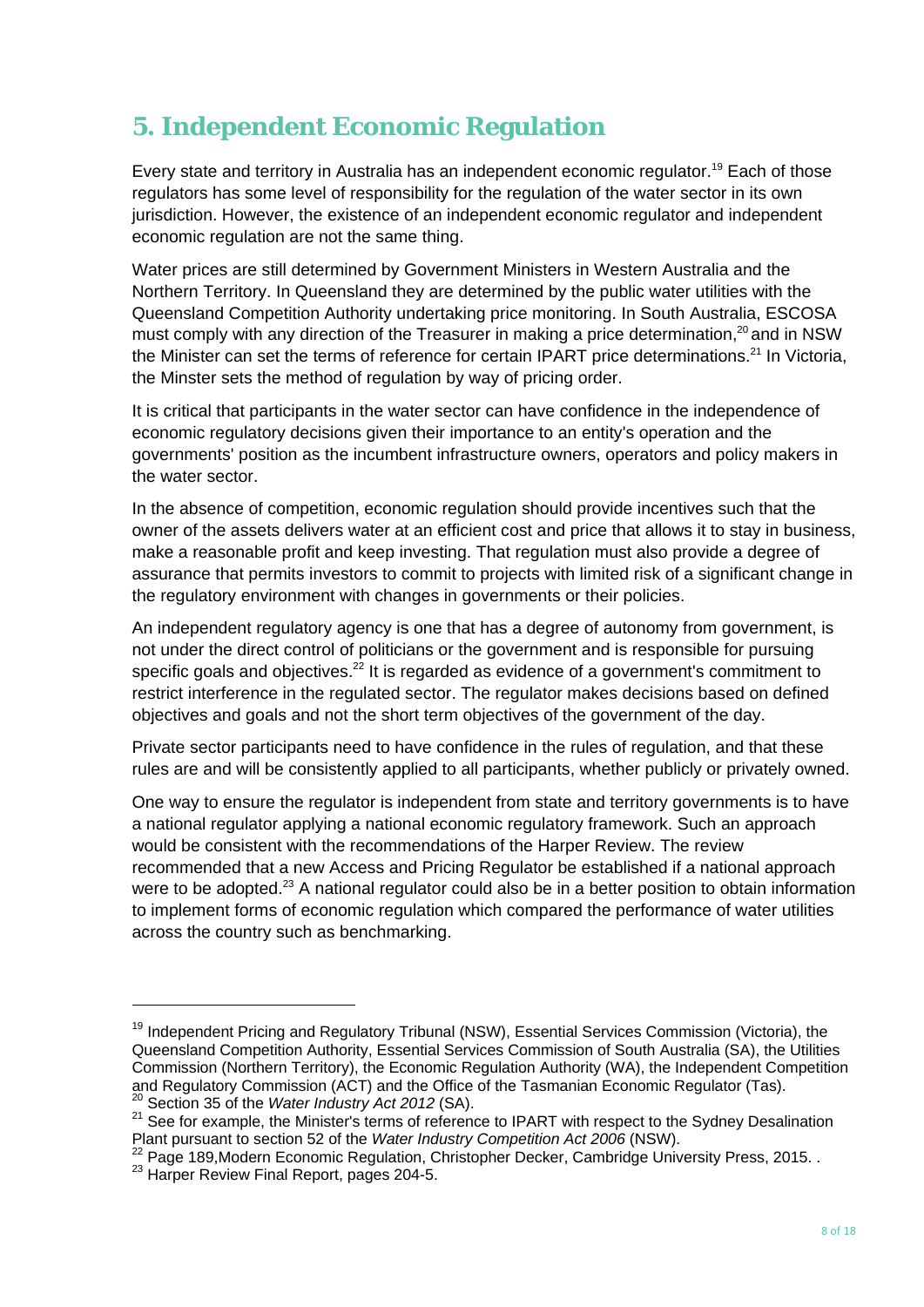However, regardless of whether the relevant regulator is national or state-based, real independent economic regulation of water requires the state and territory governments to agree to relinquish the right to directly influence water pricing determinations other than through determining the form of economic regulation. This is an absolutely critical first step to promoting further private investment in the sector.

The Water Services Association of Australia (WSAA) has proposed a national urban water agreement be put in place through COAG to provide clear minimum and agreed standards for economic regulation to be met in all jurisdictions, including the need for regulation which is independent from governments.<sup>24</sup>

To be effective, any such minimum standards regarding independence should at least require that:

- the economic regulatory framework is a statutory one put in place by government that clearly articulates:
	- the basis upon which the independent economic regulator will make its decision; and
	- the overarching objective of the regulation to promote economically efficient water use and service provision in the long term interests of end user;
- the economic regulatory framework should be designed to promote consistent and predictable decision-making over time by the independent economic regulator;
- an independent economic regulator determines prices (as opposed to a government agency or Minister) in accordance with a statutory framework that does not enable the government on an ad hoc basis to confine the scope of the independent economic regulator's ability to make a determination (for example by prescribing terms of reference, maximum prices, the rate of return, mandate that the full cost of an inefficient capital investment be included in a regulated entity's regulatory asset base or give other directions that constrain the regulator's discretion to make a decision); and
- the independent economic regulator's price determination should be subject to review by a competent independent body, such as the Australian Competition Tribunal.

Similar principles should apply to the oversight of prices in non-metropolitan and rural systems, which should not be determined by local councils or government without adequate oversight by an independent economic regulator (although a more light-handed form of regulation may be more appropriate).

This is such an important reform that it may be one which the Commonwealth Government would consider worthy of an incentive funding scheme for state and territory governments that adopt it. Strengthening economic regulation in urban water and creating incentives for increased private participation in the sector through improved pricing practices was one of the Harper Review's recommendations for the water sector.<sup>25</sup>

Closely linked to independent regulation, is the reform of water pricing. Again, this is an area in which state and territory governments need to decide whether the current approaches to pricing are in the long term interest of consumers, or whether consumers' interests may be better served by pricing methodologies that focus on promoting consumer choice, promoting infrastructure investment and avoiding long-term price shocks rather than focusing solely on uniform low prices.

<u> Andrew Maria (1989)</u>

<sup>&</sup>lt;sup>24</sup> WSAA, *Better Regulation for Customers*, August 2014.<br><sup>25</sup> Harper Review Final Report, pages 204-5.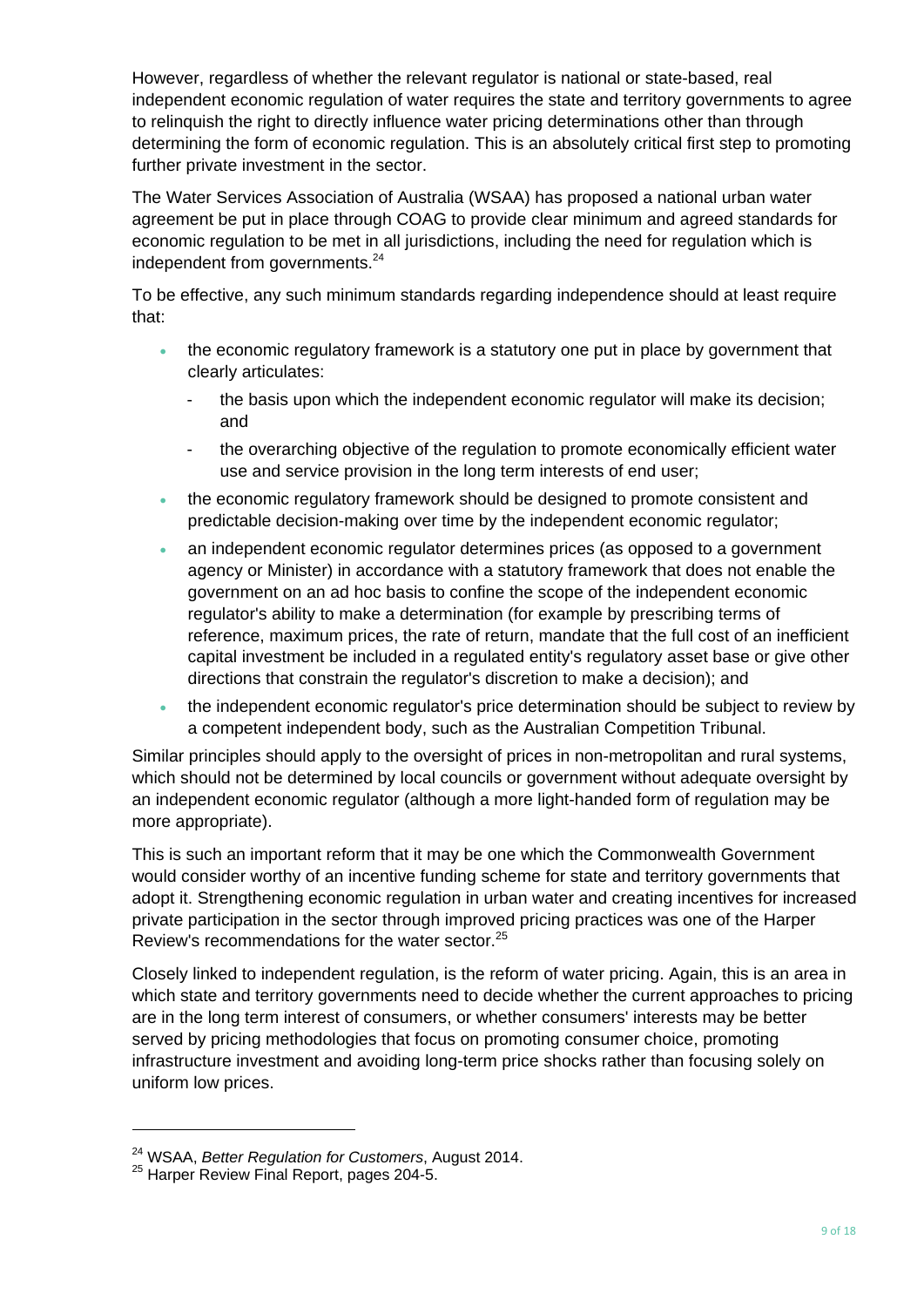### **Recommendation 7:**

State and Territory Governments should commit to a minimum standard of independent economic regulation for water under which:

- the economic regulatory framework is a statutory one put in place by government that clearly articulates:
	- the basis upon which the independent economic regulator will make its decision; and
	- the overarching objective of the regulation to promote economically efficient water use and service provision in the long term interests of the end user:
- the economic regulatory framework is designed to promote consistent and predictable decision-making over time by the independent economic regulator;
- an independent economic regulator determines prices or maximum allowable revenue in accordance with a statutory framework for a defined period of time that:
	- enables new entry; and
	- does not otherwise allow the government to constrain the scope of the independent economic regulator's ability to make a determination; and
- the independent economic regulator's price determination is subject to review by a competent independent body such as the Australian Competition Tribunal.

# **6. Licensing frameworks**

Licensing frameworks provide governments with a transparent means of implementing policy as to who is able to undertake activities in the water sector, the terms and conditions on which they can undertake them, and the government's residual power to intervene in the operation of the licensed activity in the public interest. Similarly, they can provide licensed entities, whether they be publicly or privately owned, with certainty as to their rights (the nature of the benefit granted to them), and the duties and obligations placed upon them in exchange for the benefit of being granted a licence.

Licensing regimes are used extensively in the water sector both with respect to access and use rights as well as for the operation of water and wastewater infrastructure and the provision of water and wastewater services.

While licensing frameworks can open up participation in the water sector, they can also be the source of barriers to entry.

A robust licensing framework:

- enables a licensed entity (whether public or private) to carry out a range of specified activities in the water sector including the supply of water and wastewater services;
- clearly identifies what types of activities require a licence;
- prohibits anyone, including government owned utilities, from undertaking those activities without a licence:
- clearly identifies the basis upon which an application for a licence will be evaluated and determined, which may include factors such as:
	- the protection of public health, the environment, public safety and consumers;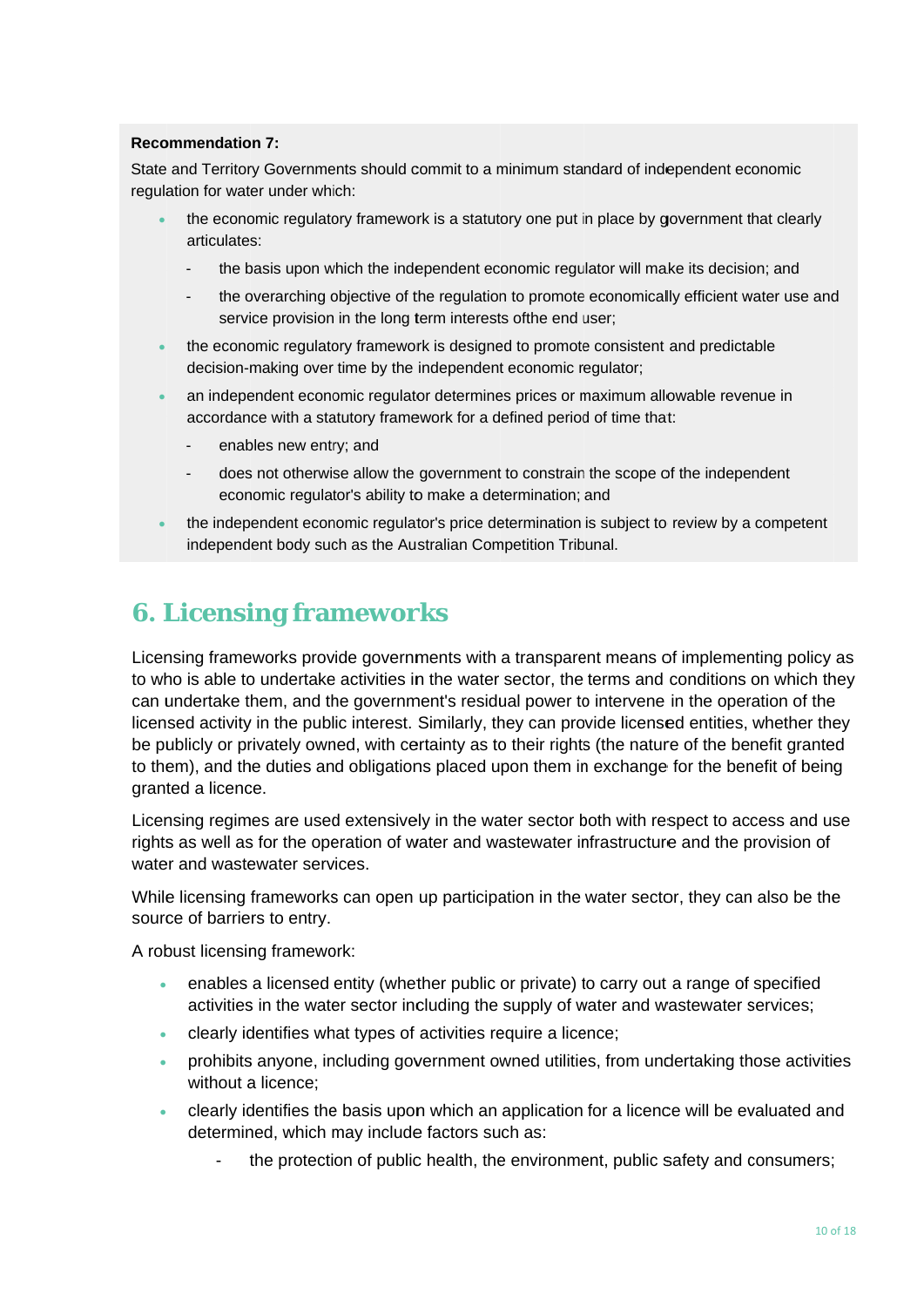- the promotion of competition in the supply of water and the provision of sewerage  $\overline{a}$ services:
- ensuring the sustainability of water resources;  $\overline{a}$
- the promotion of water recycling and water re-use; and  $\overline{a}$
- the potential for adverse financial implications for small retail customers generally  $\overline{a}$ arising from the activities proposed to be covered by the licence;
- provides the licence holder with any necessary statutory rights to carry out the licensed activities such as powers of entry and land acquisition;
- provides the ability to impose conditions on the licensee:
	- to give and maintain security;  $\mathbf{r}$
	- regarding the maintenance of specified insurance cover:  $\overline{a}$
	- to implement a government policy with respect to social programs for the supply of water and the provision of sewerage services, and make provision for the funding and payment of such programs;
	- to impose limits on the quantity of water that a licensee which supplies water can  $\sim$ obtain from a public water utility;
	- to promote the equitable sharing among relevant licensed entities of the costs of water infrastructure that significantly contributes to the services they deliver; and
	- to be a service provider of last resort;  $\mathbb{Z}^2$
- provides for regulatory oversight of compliance with licensing conditions;
- includes enforcement provisions including monetary penalties, ability to direct the licensee to take certain remedial action, the power to suspend and cancel a licence, and to disqualify certain persons from being involved in a license;
- provides government with the power to cancel a licence in the public interest; and
- provides government with the power to step-in and issue directions to a licensed entity in an emergency to undertake and refrain from undertaking specified activities, provide the government with required information and co-operate with any emergency response plan put in place by the government.

### **Recommendation 8:**

Each State and Territory should have a licensing regime which enables both public and private sector participation in the water sector in a way which protects the public interest and does not create unnecessary barriers to private sector investment.

## **7. Harmonisation**

A consistent set of laws, regulations, standards and practices across jurisdictions would assist investors and sector participants operating in more than one jurisdiction by reducing the costly compliance and regulatory burden they face complying with different legal frameworks to undertake the same activity in different locations across the country. These benefits can be realised by adopting general principles to make a consistent legal framework without the jurisdictions having to necessarily commit to uniformity.

Set out below are some examples of areas of water regulation which could benefit from harmonisation: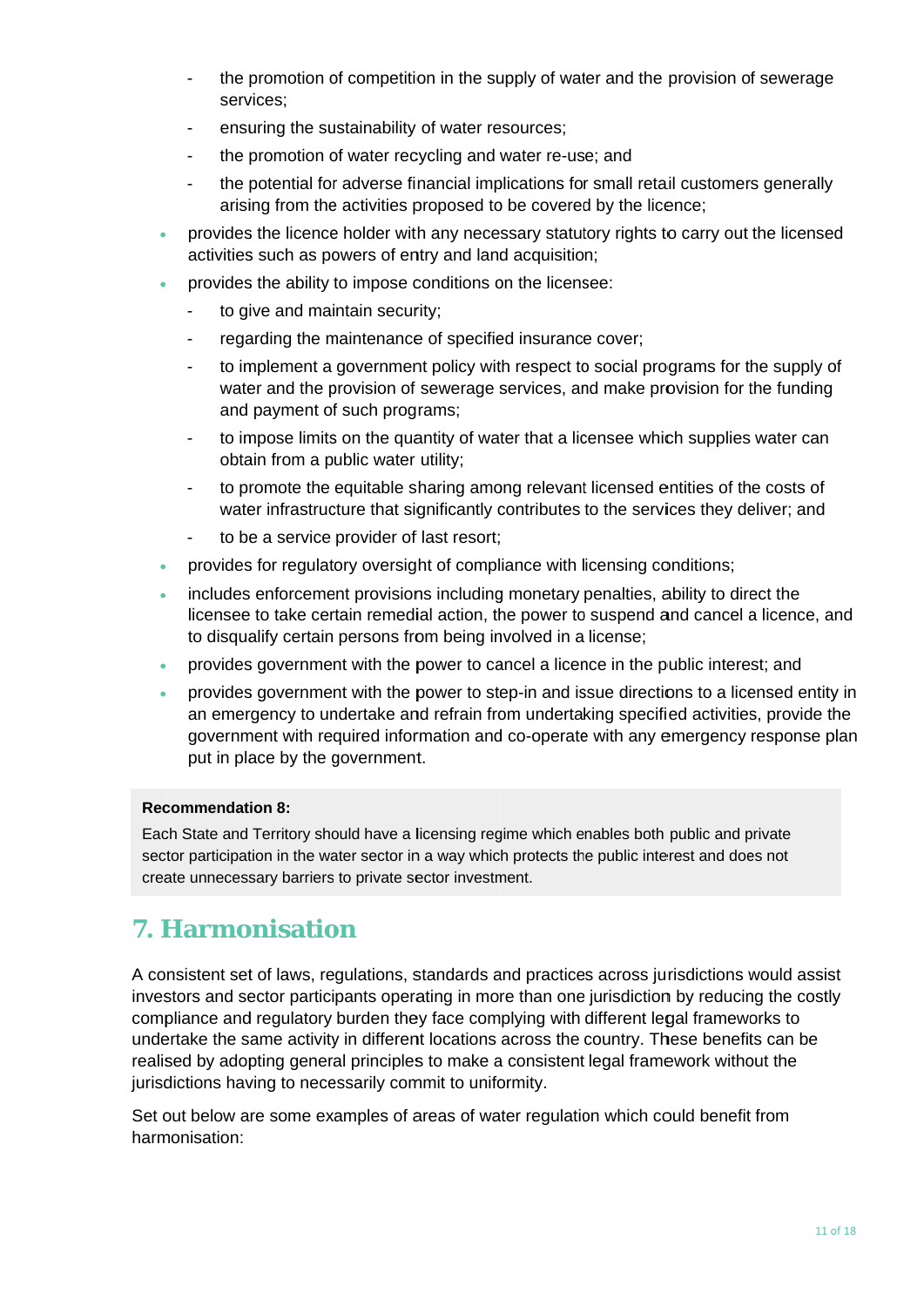- public health and environmental approvals required to test and adopt new technology and innovations: 26
- planning regimes that assess and approve developments which use water or may impact water resources and the tests applied in respect of impact e.g. should it be to maintain or improve:
- licensing regimes which control water pollution:
- licensing regimes which regulate all water use and re-use (including effective takes such as inflows to mines) so that governments have a more accurate idea of water take and use within the jurisdiction rather than only with respect to specific areas;
- the different terminology used to describe water products, dealings and restrictions in water markets to facilitate trading across multiple water markets:
- across government agencies within a jurisdiction to co-ordinate a whole regulatory response to avoid the problem of industry participants being held to different standards by different agencies with respect to common issues.

### **Recommendation 9:**

State and Territory Governments consult with the water industry to identify priority areas of regulation for harmonisation and agree to progress the harmonisation of those areas.

# **8. Water trading**

Water trading markets have developed over time, in response to demand and as state governments have implemented the National Water Initiative (NWI) objective of converting licenses to tradable allocations. Markets are now an established feature of water policy in Australia and have produced positive economic gains at the community, regional and national levels. Water trading is an essential business tool (particularly for irrigators) as it allows water users to adapt and respond to variable water availability and other market factors.

There seems to be general agreement that water trading optimises the economic, social and environmental value of water. Of particular interest for the purpose of this paper is the potential for water trading to:

- promote economic activity in a region, bringing increased employment and investment, by allowing new industries to acquire water without affecting other users or impacting existing water entitlements, and without requiring a reassessment or reconfiguration of existing allocation of available water or sustainable environment flow regimes: and
- create more stable and attractive business environments by improving the bankability of new enterprises.

The ability to trade water entitlements has improved the financial viability of existing industries and promoted the development of new horticultural ventures by giving water users greater flexibility in making decisions about their priorities for water use, and by offering a means of managing risk and cash flow. The recent takeover offer for Tandou by Australia's biggest walnut grower, Webster Limited, is a good example. That transaction is as much about the water as it is about the crops. Tandou's Chairman, Rob Wolley, stated that his company was '...attracted

<sup>&</sup>lt;sup>26</sup> Owners of new technology need to seek approval from each state and territory and even sometimes local councils. This can expose significant costs on new entrants especially small ones. The Australian Water Recycling Centre of Excellence has promoted harmonisation with respect to water recycling for this reason. One of the Centre's goals is to establish a national validation framework for water recycling - see goal 2 http://www.australianwaterrecycling.com.au/current-projects.html]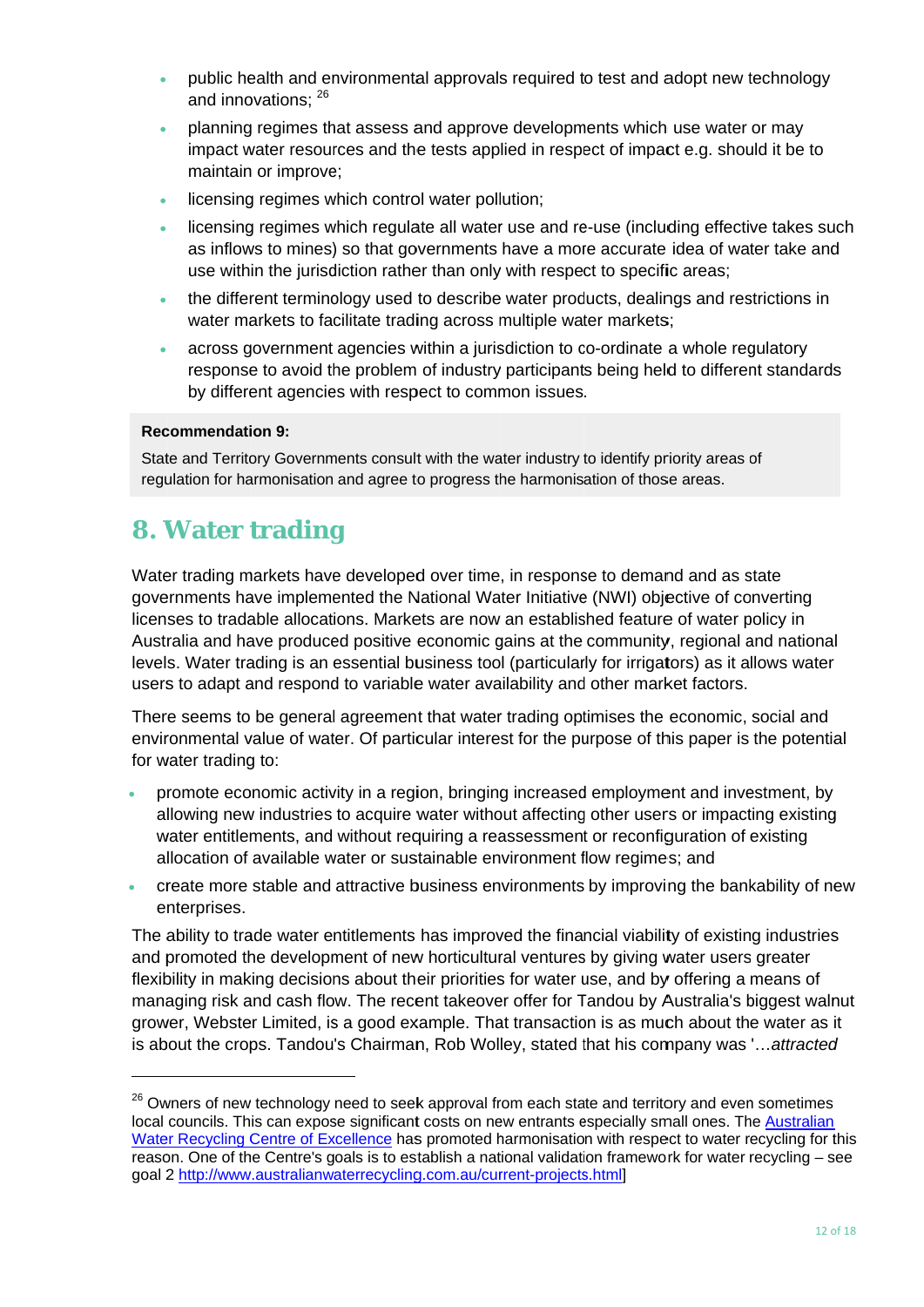by the fact that in addition to our water. Webster had acquired some 60 million worth of water when they bought the Cooper property near Griffith. That makes it a bigger water investment, gives us much more flexibility when it comes to usage and puts the whole business into a stronger position.<sup>27</sup>

Each Australian jurisdiction has in place legislative and administrative arrangements to facilitate water trading to some extent. Approximately 95% (by volume) of all water traded in Australia occurs in the southern Murray-Darling Basin, although trading markets operate to a limited extent in those parts of Queensland, New South Wales, Victoria and South Australia outside of the Murray-Darling Basin, as well as in Western Australia and Tasmania.<sup>28</sup>

### **National water register**

As a result of the NWI, water access entitlements are recorded in publically-accessible and reliable water registers. Registers underpin public confidence by showing ownership. encumbrances and trading activity. However, a significant barrier to increased water trading is a lack of a central, real-time trading registry.

The states excel at processing trades when benchmarked against the COAG service standards, which recommend trades be processed in five days for intrastate trades, and 10 days for interstate.<sup>29</sup> However, there are delays between the time a trade occurs and when that trade is reflected on the relevant registers.

In its Australian Water Markets Report 2012-13<sup>30</sup>, the National Water Commission reported that delays in processing water trade applications can impose significant costs on water users. delays in the registration of water allocation trades (ie, seasonal trades) can lead to lost opportunities for water use at critical decision points, and delays in entitlement trades can lead to deferred investment or excessive risk through exposure to water allocation markets.

COAG's agreement in November 2008 to develop a National Water Market System (NWMS) was intended to address these issues by developing high-performance state and territory water registers and enabling seamless data transfer between water registers as part of a common registry system.<sup>31</sup>

To date, the NWMS initiative seems not to have progressed, with the result that we still lack a central, real-time registry that provides accurate and timely price information, a single market clearing mechanism. Greater transparency and information symmetry would assist in the efficient operation of the market by facilitating a single price being achieved for the same good at any one point in time.

### **Recommendation 10:**

Continue the work to develop a National Water Market System that provides a central, accurate and real-time registry for all water trades in Australia, regardless of location in which they are undertaken.

<sup>&</sup>lt;sup>27</sup> Walnut giant Webster Limited plans to expand water and cotton assets in New South Wales with Tandou offer. ABC Rural, 4 March 2015.

<sup>&</sup>lt;sup>28</sup> National Water Commission, Water Markets Report 2012-13 at 41 (http://www.nwc.gov.au/\_\_data/assets/pdf\_file/0003/36291/WaterMarketsReport2012-13-2.pdf)<br><sup>29</sup> National Water Commission, Water Market Reports – Trading Processing Times, (http://www.nationalwatermarket.gov.au/water-market-reports/trade-processing.html)

National Water Commission, Water Markets Report 2012-13 (http://www.nwc.gov.au/publications/topic/water-industry/australian-water-markets-report-2012-13/5market-performance)

National Water Commission, Strengthening Australia's Water Markets 2011 (http://archive.nwc.gov.au/ data/assets/pdf file/0011/11243/SAWM Part 1.pdf)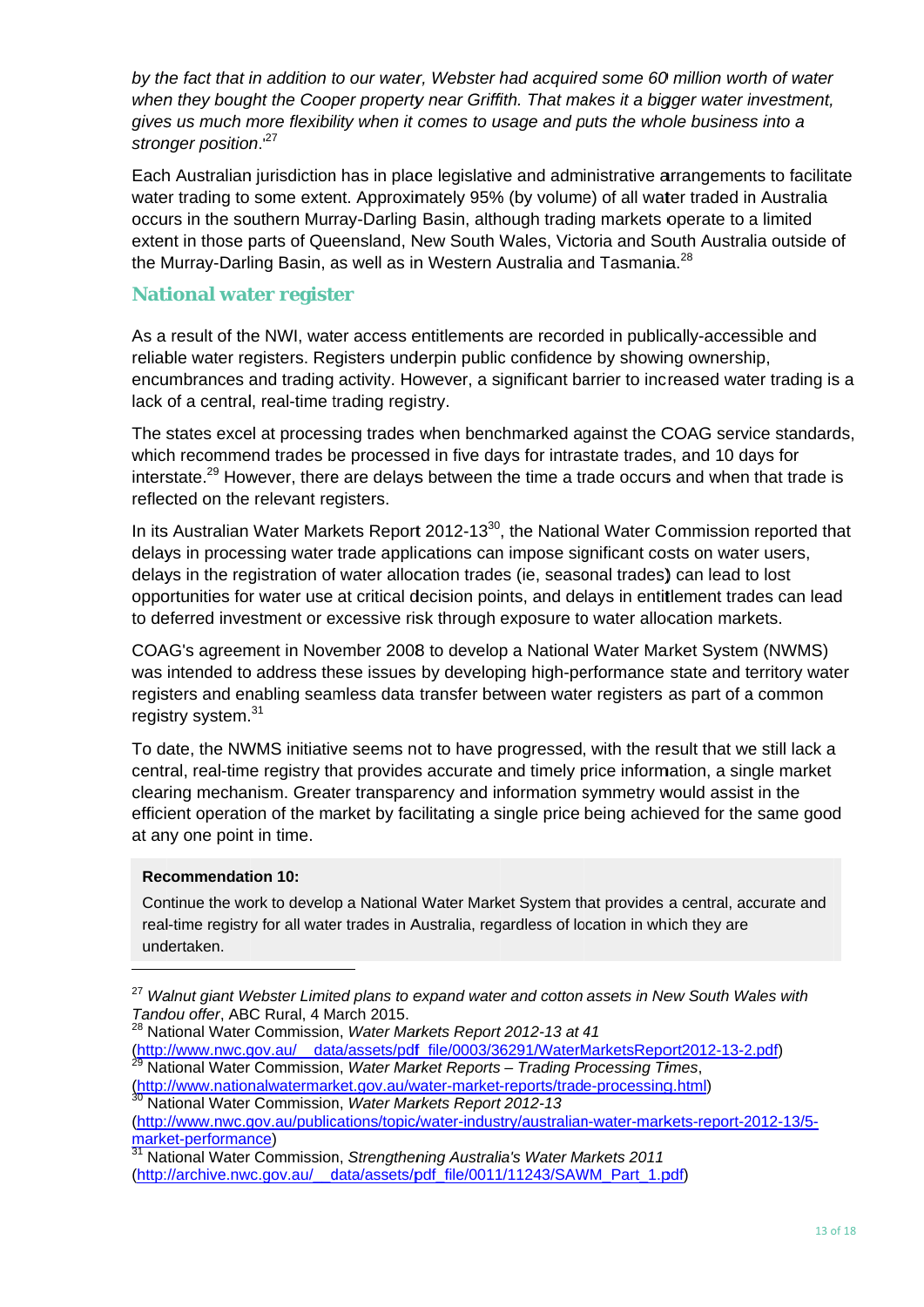### **Broadening water markets**

There may also be merit in considering opportunities to increase the range of products that are able to be traded to include storage and transport capacity. Generally in Australia, water storage is state-planned and is not open to market forces. Unbundling use rights from access and delivery rights allows for more transparent valuations of assets, enables more flexible trading and contributes to an efficient market.<sup>32</sup> A system of property rights in storage capacity would allow for the development of a storage market where capacity could be traded in a similar way to water entitlements. 33

Opportunities may also exist for greater trade between catchments and between water sources (between surface and groundwater, for example).

The NWI included the objective of removing barriers to trade and facilitating the broadening and deepening of the water market. Further work is now required to encourage water planning processes and resource assessments to enable trade to be carried out in areas where this work has not yet been done. The experience of implementing the reforms that enabled trading in the Murray-Darling Basin can be drawn upon in developing and implementing change in other water markets  $34$ 

Even if trading doesn't take hold once the regulatory reform to provide for trading has been implemented, the exercise should still be valuable. As the National Water Commission has observed: 'Most of the fundamental elements of an effective water market coincide with the principles of good water management, so there is value in pursuing reforms even if water trading is not the sole objective. ... Investing in sound practices for water resource assessment, planning and management will generate substantial benefits, and water trading becomes an additional feature.' 35

The National Water Commission (NWC) also observed that water resource planning and unbundling are not only important reforms for water market facilitation but also yield wider benefits in entitlement security for users, administrative efficiencies in licensing assessment and trade approvals, and - in the case of unbundling - improvements in the operation of water business functions such as billing.<sup>36</sup>

#### **Recommendation 11:**

Explore possible opportunities to broaden water markets, by such initiatives as:

- unbundling water use rights from access and delivery rights:
- creating tradeable rights in water storage and water transport capacity; allowing for greater trade between water sources.

(http://nwc.gov.au/ data/assets/pdf file/0008/11240/StrengtheningAustraliasWaterMarketsReport.pdf) at  $135.$ <sup>35</sup> *ibid at 135.* 

 $32$  ibid at 149.

<sup>33</sup> Brennan, D. 2007, Missing markets for storage and their implications for spatial water markets, 51st Annual Conference of the Australian Agricultural and Resource Economics Society, Queenstown, New Zealand, 14-16 February 2007.<br><sup>34</sup> National Water Commission, Strengthening Australia's Water Markets 2011

 $36$  ibid at 142.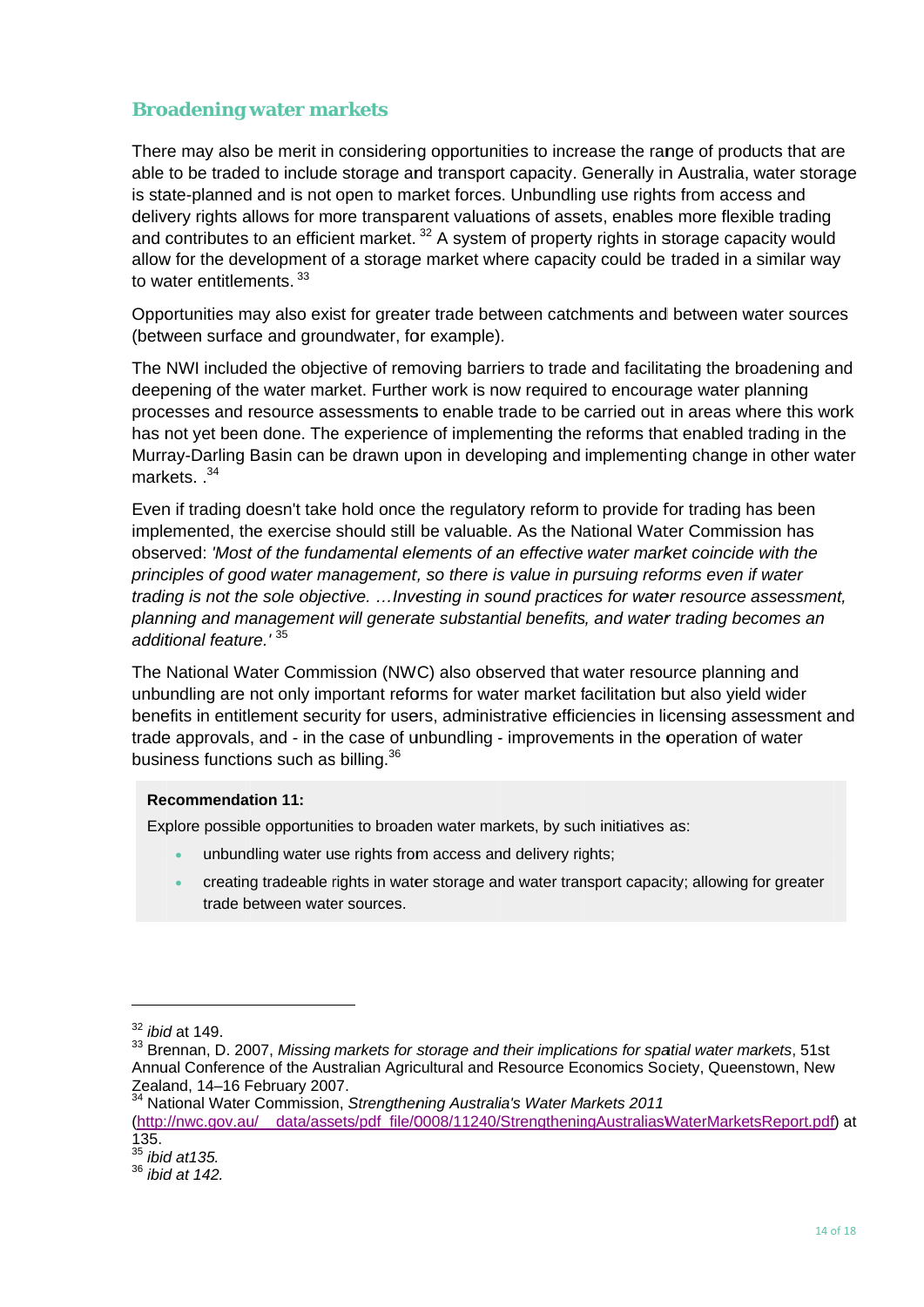### **Other impediments to water trading**

Water markets are increasingly viewed as an attractive opportunity for investors, and specialised funds and other sophisticated investors are now focussing on water markets as a unique opportunity and as an alternative to trade in traditional agricultural commodities. However, the ability for investors to trade in water is limited by the accounting treatment and investment rating of water entitlements, the participation in the market by state agencies with regulatory power or influence that gives rise to real or perceived conflicts of interest, and a general lack of understanding of the market and trading process by institutional investors. Further work by governments to address these issues is necessary to strengthen and legitimise water markets.

The NWC recommended that formal public disclosure of conflicts of interest should be made by all organisations with combined water market and other water management roles, together with disclosure of the arrangements for managing these conflicts. Compliance with steps to manage conflicts should be monitored, and structural separation considered if compliance is not adequate. While some operators have codes of conduct or ring fencing quidelines in place. there is no wider water sector commitment to managing conflicts and there is a lack of monitoring by regulators.<sup>37</sup>

In relation to price information, the NWC recommended that price disclosure needs to be mandatory and the data monitored and verified. Accurate pricing information will increase the ability of traders to appraise the value of water under a range of market conditions, increase participation in the market and promote better detection of market irreqularity.

### **Recommendation 12:**

Investigate the possibility of broadening the investor appeal of water markets through such initiatives as a review of how water entitlements are treated under accounting standards, the adoption of a mandatory disclosure regime (as exists in the Murray-Darling Basin) and verification, and a code of conduct for managing conflicts of interest.

## 9. Obtaining a public mandate for reform

As a community and as individuals we are entirely reliant on a ready supply of potable water. However, most people are probably unaware of the complexity of the resource planning and infrastructure networks that deliver water to where it is needed, and what we pay for water is not reflective of the true cost of supply. As a result, the public is concerned with paying more than they expect for their water, but their expectations may be unfounded.

Improved customer engagement in the water sector has the potential to capture significant opportunities for innovation and economic efficiency, and ensure the Australian water sector has an engaged customer base whose values and willingness to pay for services and individual preferences for risk, reliability and affordability inform how services are delivered.

Customer engagement includes both individual choice - a situation where individual customers can choose between alternative tariffs, services or providers; and collective choice - where it may not be possible for a provider to offer individual customers choice through a differentiated product, but where customers as a group can have an impact into the choice between the costs

 $37$  See, for example, the voluntary practices adopted by SunWater in Queensland.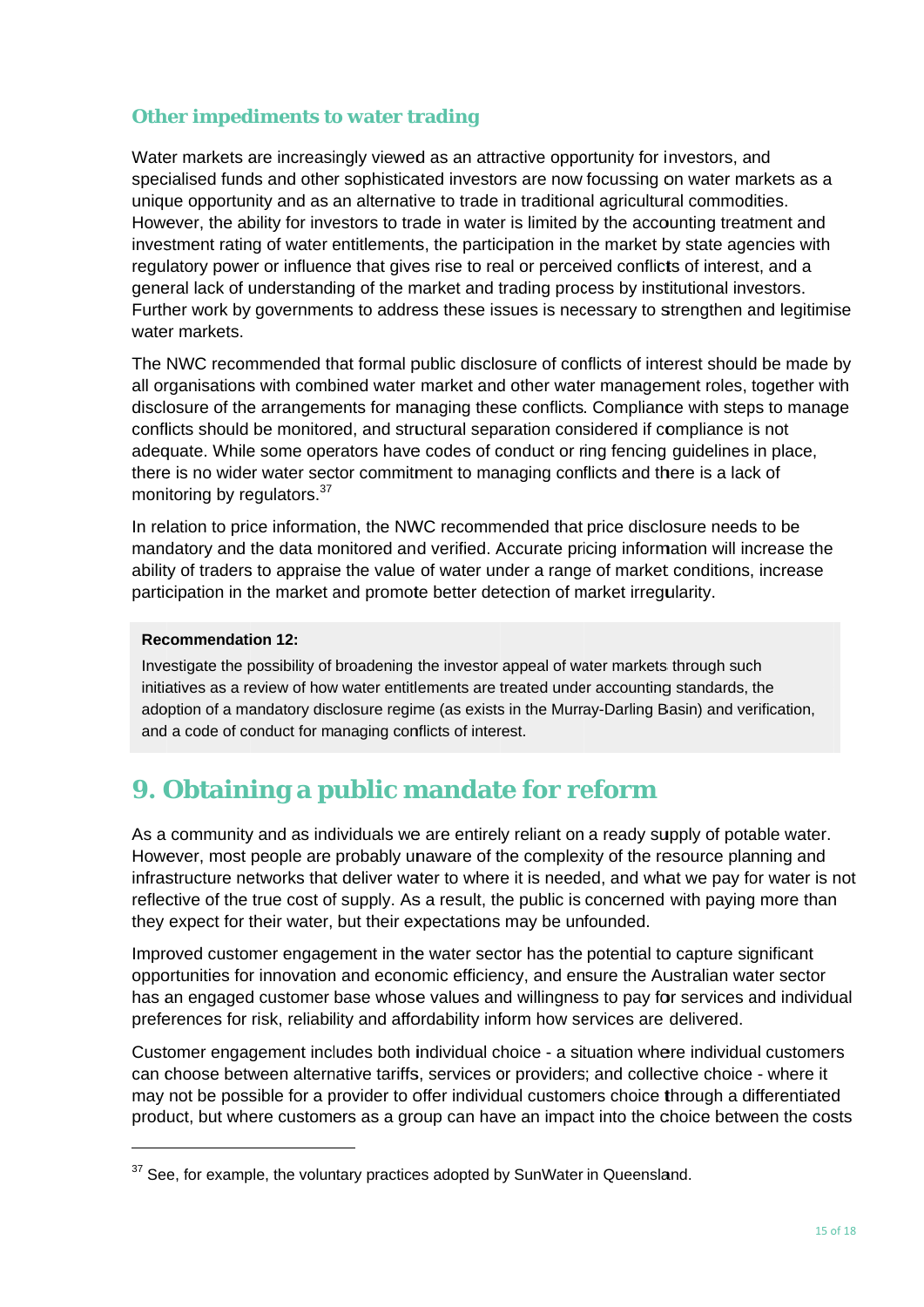and benefits of different levels of service, e.g. via surveys, willingness to pay studies, customer panels or other forms of customer engagement.

Water utilities can generate capital from their operations, but this may be limited (particularly in smaller centres) and its use may be constrained by the government, as owner of the utility. Debt from local or state government borrowing facilities may also be available, but this is typically very limited and its allocation to specific projects requires government approval, which may turn on the policies and priorities of the government of the day instead of sound commercial investment principles. Finally, Commonwealth Government grants may be available, but the availability of such funds is irregular and, like government debt, their allocation to specific projects is likely to reflect government policies and priorities.

To date private sector participation in the water sector has been focussed primarily on discrete wastewater treatment, recycling and desalination assets. Government has largely not implemented the reforms required to create a water sector that accommodates broader private sector participation including by owning and operating assets. Until we see a change in government policy, it is unlikely that there will be a proliferation in private investment.

If that is the case, then driving greater private sector investment in the water sector might need to begin with a focus on public education. In the short term, a public awareness program might simply result in a better appreciation for the extent of the operations conducted by water utilities and the value of the water infrastructure that is hidden from view. In the longer term, such a program could be used to:

- $1<sub>1</sub>$ help governments foster greater appreciation for their investment decisions;
- $2.$ gain acceptance of direct and indirect potable reuse;
- $\overline{3}$ . gain wider acceptance of the efficiencies and benefits of environmental use of water and the need to protect water entitlements for environmental purposes;
- 4. promote appropriate water use and conservation ethics;
- 5. communicate the need for capital to be made available for new infrastructure and the options available for accessing capital; and
- ultimately, should government policy shift, assist in gaining public acceptance of water 6. sector reform to accommodate privatisation of water utilities.

### **Recommendation 13:**

- A common customer regulatory framework be developed which governs the relationship between customers and water utilities
- Governments and water industry participants should all take action to raise public awareness about water supply and the provision of wastewater services.

## **10. Recommendation and conclusion**

This paper contains a number of discrete recommendations. However, the overarching conclusion is that there is considerable scope to promote additional investment in the water sector by reforming existing regulatory frameworks to consciously enable private sector participation in the industry and adopt a consistent approach across the jurisdictions to key aspects of those frameworks such as licensing, independent regulation, consumer protection, environmental protection and management and public health.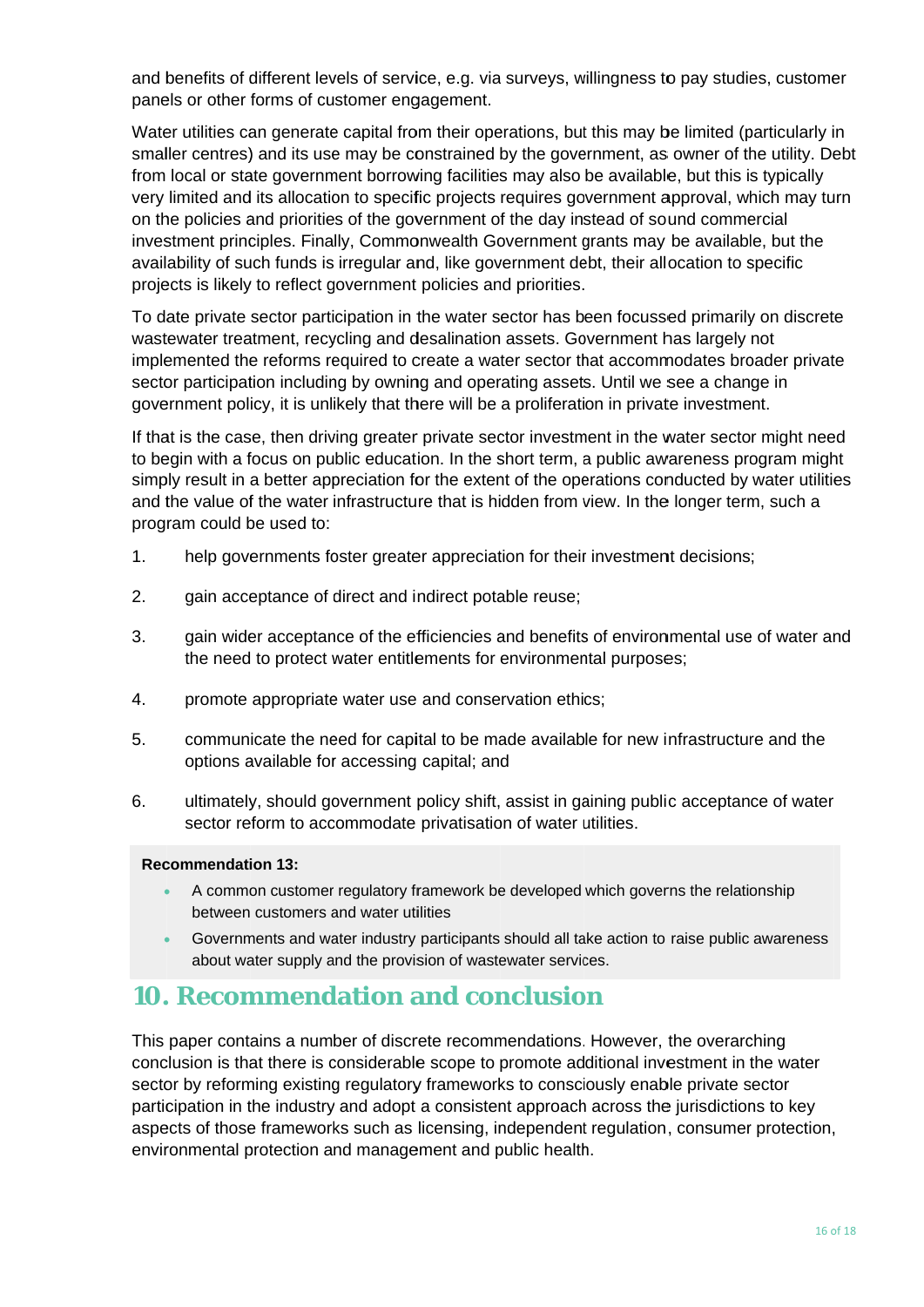# **About the Authors**

|                                                                                | Katrina Groshinski is a partner in Minter Ellison's Sydney<br>office. Katrina is independently recognised as a leading<br>lawyer advising on competition and regulatory aspects of a<br>range of heavily regulated industries including energy,<br>transport, water and broadcasting. She acts for<br>infrastructure owners, industry participants, government<br>and independent statutory regulators, and has particular<br>expertise in third party access and economic regulation. |
|--------------------------------------------------------------------------------|----------------------------------------------------------------------------------------------------------------------------------------------------------------------------------------------------------------------------------------------------------------------------------------------------------------------------------------------------------------------------------------------------------------------------------------------------------------------------------------|
| T +61 2 9921 4396<br>M +61 403 606 464<br>katrina.groshinski@minterellison.com | Clients rely on Katrina for strategic advice on the<br>competition law and administrative law issues arising from<br>the operation of different regulatory frameworks, as well as<br>the day to day impact on their businesses. She has long<br>experience in dealing with State and Commonwealth<br>regulators.                                                                                                                                                                       |
|                                                                                | Katrina has a deep understanding of the technical, legal<br>and economic issues that often arise in regulatory<br>frameworks from advising clients on their operation and<br>representing their interests in the resolution of disputes,<br>both in proceedings before the courts and specialist<br>bodies, such as the Australian Competition Tribunal, as<br>well as using alternative dispute resolution.                                                                           |
|                                                                                | Chambers Asia Pacific Guide to Leading Lawyers 2015<br>ranks Katrina as a leading lawyer in Australia for<br>competition and antitrust and states "Sources praise her<br>'strong legal knowledge' and 'clear, unambiguous advice'."                                                                                                                                                                                                                                                    |
| $T + 61731196455$<br>M +61 421 617 096<br>brendan.clark@minterellison.com      | Brendan Clark is a Brisbane based partner who advises<br>private sector and government entities on infrastructure<br>projects, mergers and acquisitions, commercial<br>transactions and regulatory matters in the energy,<br>petroleum, mining and water sectors.                                                                                                                                                                                                                      |
|                                                                                | Brendan's experience spans all aspects of water access<br>and regulation including acquiring and disposing of water<br>entitlements, supply arrangements, operation and<br>maintenance agreements for water infrastructure, and<br>regulatory compliance matters for service providers and<br>water-related infrastructure.                                                                                                                                                            |
|                                                                                | Brendan is recognised by Best Lawyers as a leading<br>lawyer in each of the Water Law (2010-14), Energy Law<br>(2014) and Natural Resources Law (2014) categories, and<br>he is noted as 'very service-oriented' and 'technically<br>capable' in the 2014 Asia Pacific Legal 500.                                                                                                                                                                                                      |